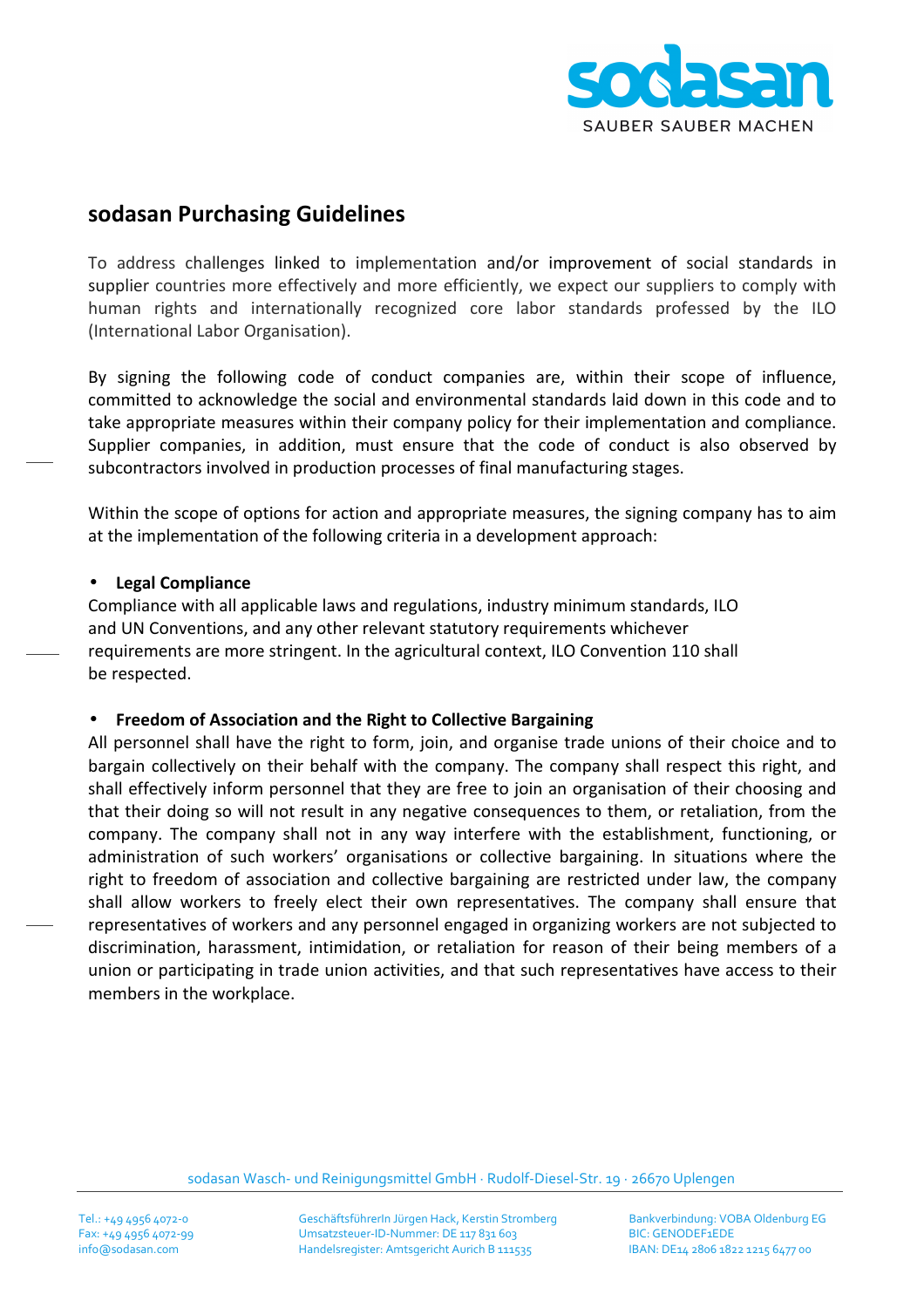

### • **Prohibition of Discrimination**

No discrimination shall be tolerated in hiring, remuneration, access to training, promotion, termination or retirement based on gender, age, religion, race, caste, birth, social background, disability, ethnic and national origin, nationality, membership in workers' organisations including unions, political affiliation or opinions, sexual orientation, family responsibilities, marital status, or any other condition that could give rise to discrimination.

### • **Compensation**

Wages paid for regular working hours, overtime hours and overtime differentials shall meet or exceed legal minimums and/or industry standards. Illegal, unauthorised or disciplinary deductions from wages shall not be made. In situations in which the legal minimum wage and/or industry standards do not cover living expenses and provide some additional disposable income, supplier companies are further encouraged to provide their employees with adequate compensation to meet these needs. Deductions from wages as a disciplinary measure are forbidden, unless this is permitted by national law and a freely negotiated collective bargaining agreement is in force. Supplier companies shall ensure that wage and benefits composition are detailed clearly and regularly for workers; the supplier company shall also ensure that wages and benefits are rendered in full compliance with all applicable laws and that remuneration is rendered in a manner convenient to workers.© Copyright 2009 The English version is the legally binding one.

All overtime shall be reimbursed at a premium rate as defined by national law. In countries where a premium rate for overtime is not regulated by law or a collective bargaining agreement, personnel shall be compensated for overtime at a premium rate or equal to prevailing industry standards, whichever is more favorable to workers' interests. **-** In accordance with ILO Conventions 12, 26, 101, 102 and 131.

### • **Working Hours**

The supplier company shall comply with applicable national laws and industry standards on working hours and public holidays. The maximum allowable working hours in a week are as defined by national law but shall not on a regular basis exceed 48 hours and the maximum allowable overtime hours in a week shall not exceed 12 hours. Overtime hours are to be worked solely on a voluntary basis and to be paid at a premium rate. In cases where overtime work is needed in order to meet short-term business demand and the company is party to a collective bargaining agreement freely negotiated with worker organisations (as defined above) representing a significant portion of its workforce, the company may require such overtime work in accordance with such agreements. Any such agreement must comply with the requirements above.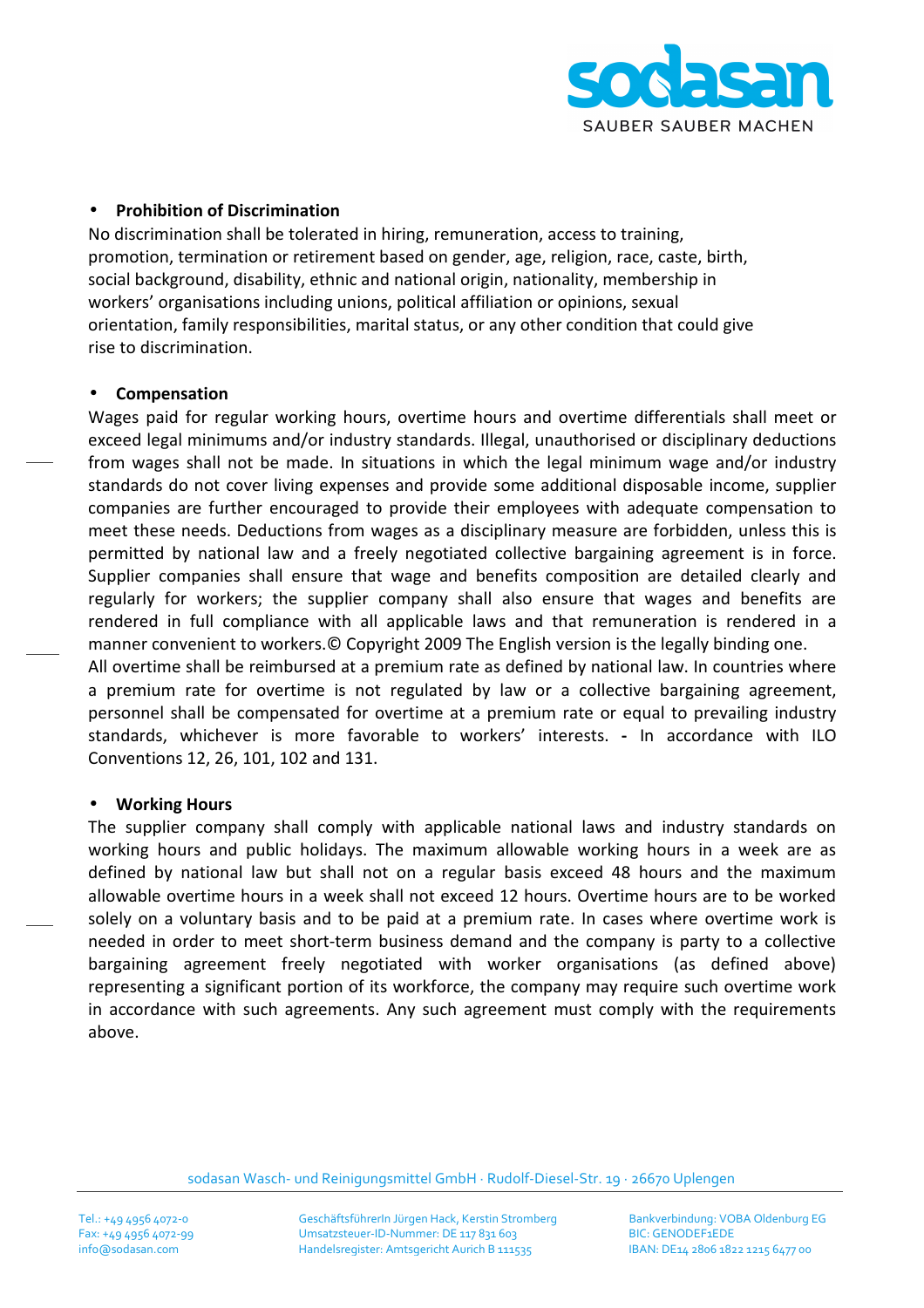

An employee is entitled to at least one free day following six consecutive days worked.

Exceptions to this rule apply only where both of the following conditions exist:

a) National law allows work time exceeding this limit;

and

b) A freely negotiated collective bargaining agreement is in force that allows work time averaging, including adequate rest periods. - In accordance with ILO Conventions 1 and 14 and ILO Recommendation 116.

### • **Workplace Health and Safety**

The company shall provide a safe and healthy workplace environment and shall take effective steps to prevent potential accidents and injury to workers' health arising out of, associated with, or occurring in the course of work, by minimising, so far as is reasonably practicable, the causes of hazards inherent in the workplace environment, and bearing in mind the prevailing knowledge of the industry and of any specific hazards.

A clear set of regulations and procedures must be established and followed regarding occupational health and safety, especially the provision and use of personal protective equipment, access to clean toilet facilities, access to potable water and if appropriate, sanitary facilities for food storage shall be provided. The company shall ensure that any dormitory facilities provided for personnel are clean, safe, and meet the basic needs of the personnel.

All personnel shall have the right to remove themselves from imminent serious danger without seeking permission from the company.

Workplace practice and conditions in dormitories which violate basic human rights are forbidden. In particular young workers shall not be exposed to hazardous, unsafe or unhealthy situations.

- In accordance with ILO Conventions 155, 184 and ILO Recommendations 164 and 190.

In particular, a management representative responsible for the health and safety of all personnel and accountable for the implementation of the Health and Safety elements of the BSCI shall be appointed. All personnel shall receive regular and recorded health and safety training, moreover, such training shall be repeated for new and reassigned personnel.

Systems to detect, avoid or respond to potential threats to health and safety of all personnel shall be established.

## • **Prohibition of Child Labour**

Child labour is forbidden as defined by ILO and United Nations Conventions and/or by national law.

Of these various standards, the one that is the most stringent shall be followed. Any forms of exploitation of children are forbidden. Working conditions resembling slavery or harmful to children's health are forbidden. The rights of young workers must be protected. In the event that children are found to be working in situations which fit the definition of child labour above, policies and written procedures for remediation of children found to be working shall be established and documented by the supplier company. Furthermore, the supplier company shall provide adequate financial and other support to enable such children to attend and remain in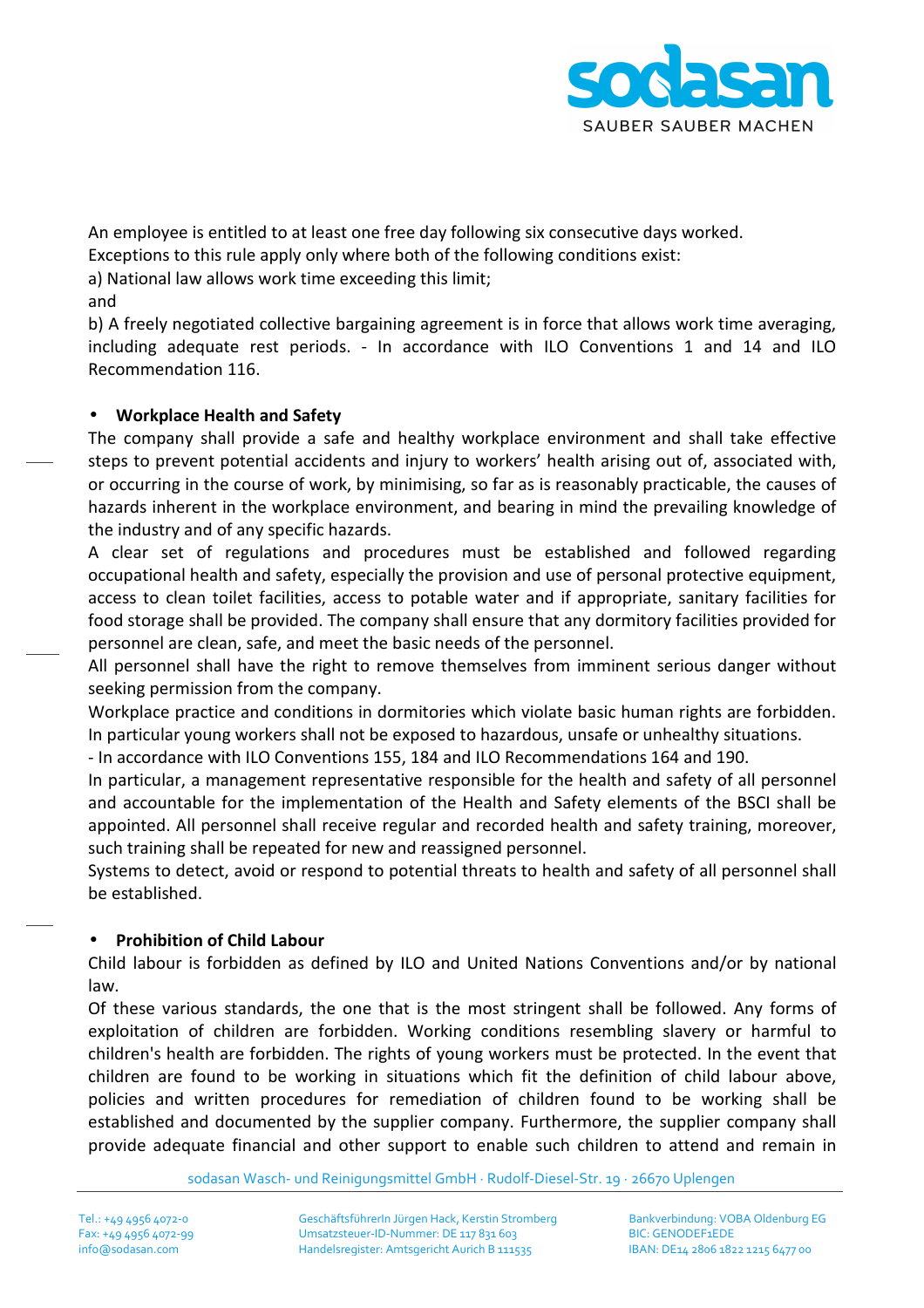

school until no longer a child.

The company may employ young workers, but where such young workers are subject to compulsory education laws, they may work only outside of school hours. Under no circumstances shall any young worker's school, work, and transportation time exceed a combined total of 10 hours per day, and in no case shall young workers work more than 8 hours a day. Young workers may not work during night hours. **-** In accordance with ILO Conventions 10, 79, 138, 142 and 182 and Recommendation 146.

### • **Prohibition of Forced and compulsory Labour and Disciplinary Measures**

All forms of forced labour, such as lodging deposits or the retention of identity

documents from personnel upon commencing employment, are forbidden as is prisoner labour that violates basic human rights.

Neither the company nor any entity supplying labour to the company shall withhold any part of any personnel's salary, benefits, property, or documents in order to force such personnel to continue working for the company.

Personnel shall have the right to leave the workplace premises after completing the standard workday, and be free to terminate their employment provided that they give reasonable notice to their employer.

Neither the company nor any entity supplying labour to the company shall engage in or support trafficking in human beings.

The company shall treat all personnel with dignity and respect. The company shall not engage in or tolerate the use of corporal punishment, mental or physical coercion and verbal abuse of personnel.

**-** In accordance with ILO Conventions 29 and 105.

### • **Environment and Safety Issues**

Procedures and standards for waste management, handling and disposure of chemicals and other dangerous materials, emissions and effluent treatment must meet or exceed minimum legal requirements.

### • **Management Systems**

The supplier company shall define and implement a policy for social accountability, a management system to ensure that the requirements of the above code of conduct can be met as well as establish and follow an anti-bribery / anti-corruption policy in all of their business activities. Management is responsible for the correct implementation and continuous improvement by taking corrective measures and periodical review of the above code of conduct, as well as the communication of the requirements of the above code of conduct to all employees. It shall also address employees' concerns of non compliance with this code of conduct.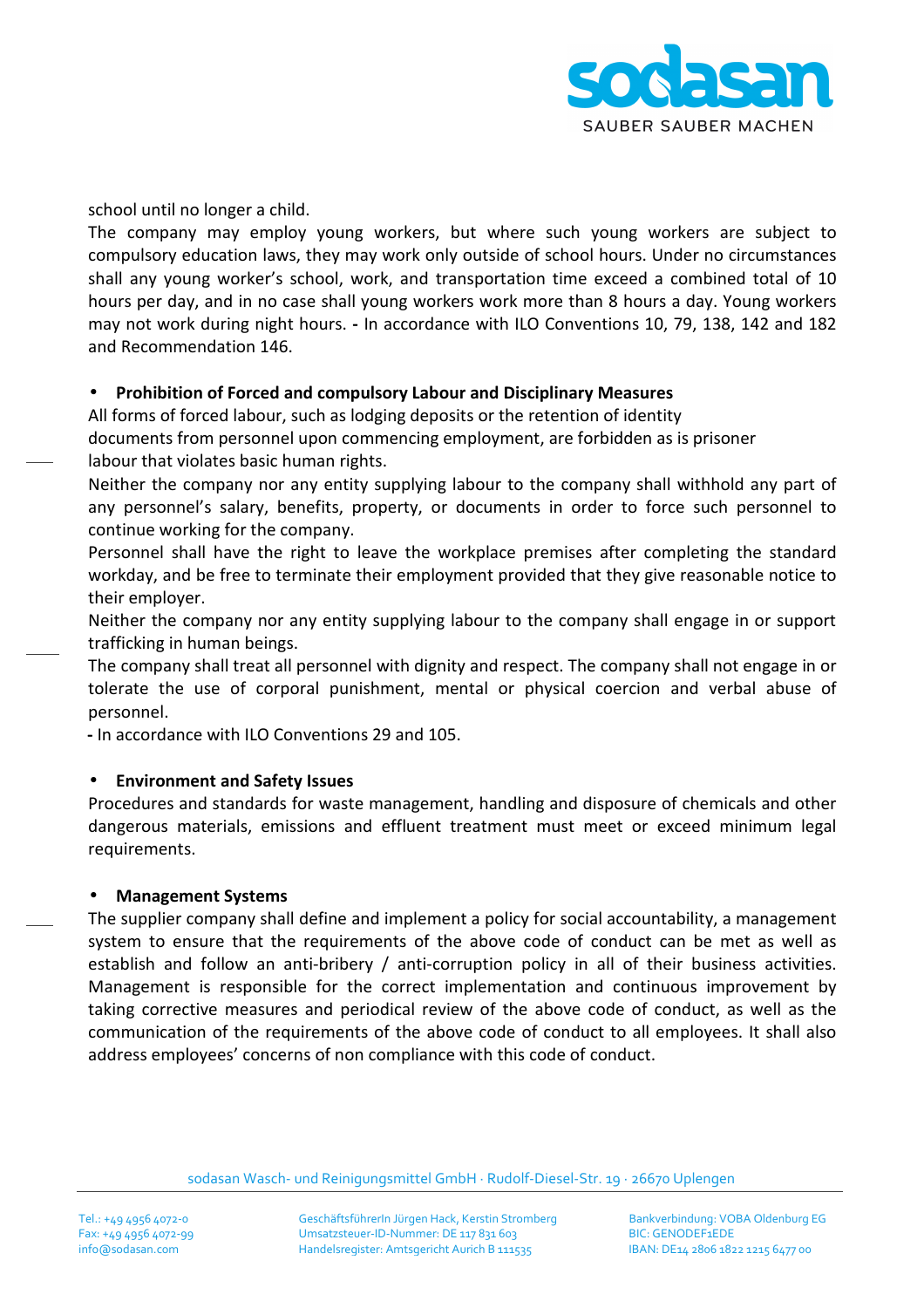

The following annexes are integral part of this code of conduct:

- Declaration of the supplier company

## • **Declaration of Liability Regarding Compliance with the Sodasan code of conduct**

We, the undersigned hereby confirm:

- That we are aware of all relevant laws and regulations of the country or countries in which our company operates.

- That we will inform Sodasan GmbH in case of conflict between provisions of the above code of conduct and any applicable laws or regulations in our countries of operation.

- That we will observe and conform to the above code of conduct in its entirety based on a development oriented approach and without amendment or abrogation.

- That Sodasan GmbH and any organisations acting on its behalf may carry out audits with or without notice at our business premises and the business premises of our subcontractors at any time.

### • **Confidentiality and data protection:**

The business partner complies with the applicable data protection regulatory framework. Personal data may only be collected, processed or used to the extent necessary for legitimate and legitimate purposes. The use of the data must be transparent to those affected; the rights of access and rectification as well as, if necessary, opposition, blocking and deletion must be upheld. The General Data Protection Regulation (DSGVO) must be observed.

| Company Stamp/Seal |
|--------------------|

This document must be signed by a duly authorized representative of the company and returned to

sodasan Wasch- und Reinigungsmittel GmbH · Rudolf-Diesel-Str. 19 · 26670 Uplengen